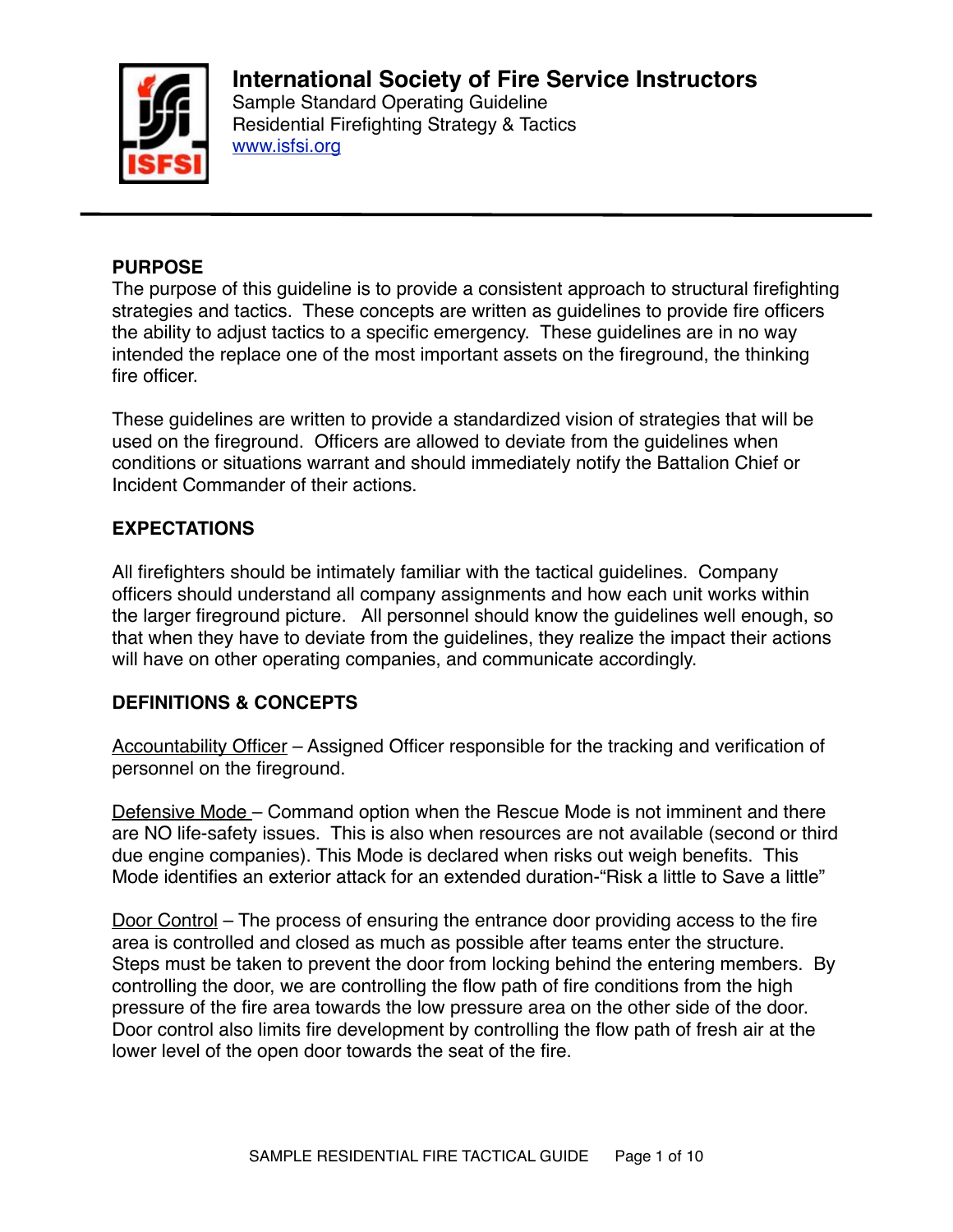

Driver Pump Operations (DPO) – A description of the duties and responsibilities that the Drivers (Position "D") are required to perform on scene.

Fire Attack Mode-When a determination of the first arriving officer deems rescue is NOT imminent. This mode may start out with a quick exterior attack and transition to an interior attack. Command will announce as a "Working Fire"

Fire Department Connection (FDC) – Water supply connection on Commercial and Multi-Family Buildings, which supplies water to the sprinkler system and/or standpipe system.

Flashover - A transition in the development of a compartment fire when surfaces exposed to thermal radiation from fire gases in excess of 1100°F reach ignition temperature more or less simultaneously. This causes the fire to spread rapidly throughout the space, resulting in fire involvement of the entire compartment or enclosed space.

Flow Path - The movement of heat and smoke from the higher pressure within the fire area towards the lower pressure areas accessible via doors, window openings and roof structures. As the heated fire gases are moving towards the low pressure areas, the energy of the fire is pulling in additional oxygen from the low pressure areas. Based on varying building design and the available ventilation openings (doors, windows, etc.), there may be several flow paths within a structure. Any operations conducted in the flow path will place members at significant risk due to the increased flow of fire, heat and smoke toward their position.

Flow Path Control - The tactic of controlling or closing ventilation points which will: Limit additional oxygen into the space thereby limiting fire development, heat release rate and smoke production. Control the movement of the heat and smoke conditions out of the fire area to the exterior and to other areas within the building.

Incident Commander – Referred to as "Command" of the incident. This is the first or highest ranking Officer or Acting Officer on the incident, who is responsible for the oversight or direction of the incident strategy.

Initial Rapid Intervention Crew (IRIC) – Crew of personnel who temporality assembles to provide for the safety and rescue of the firefighting crews. Once additional manpower assemble to meet the required "Two-In, Two-Out" Rule, they assume their primary function on the fireground.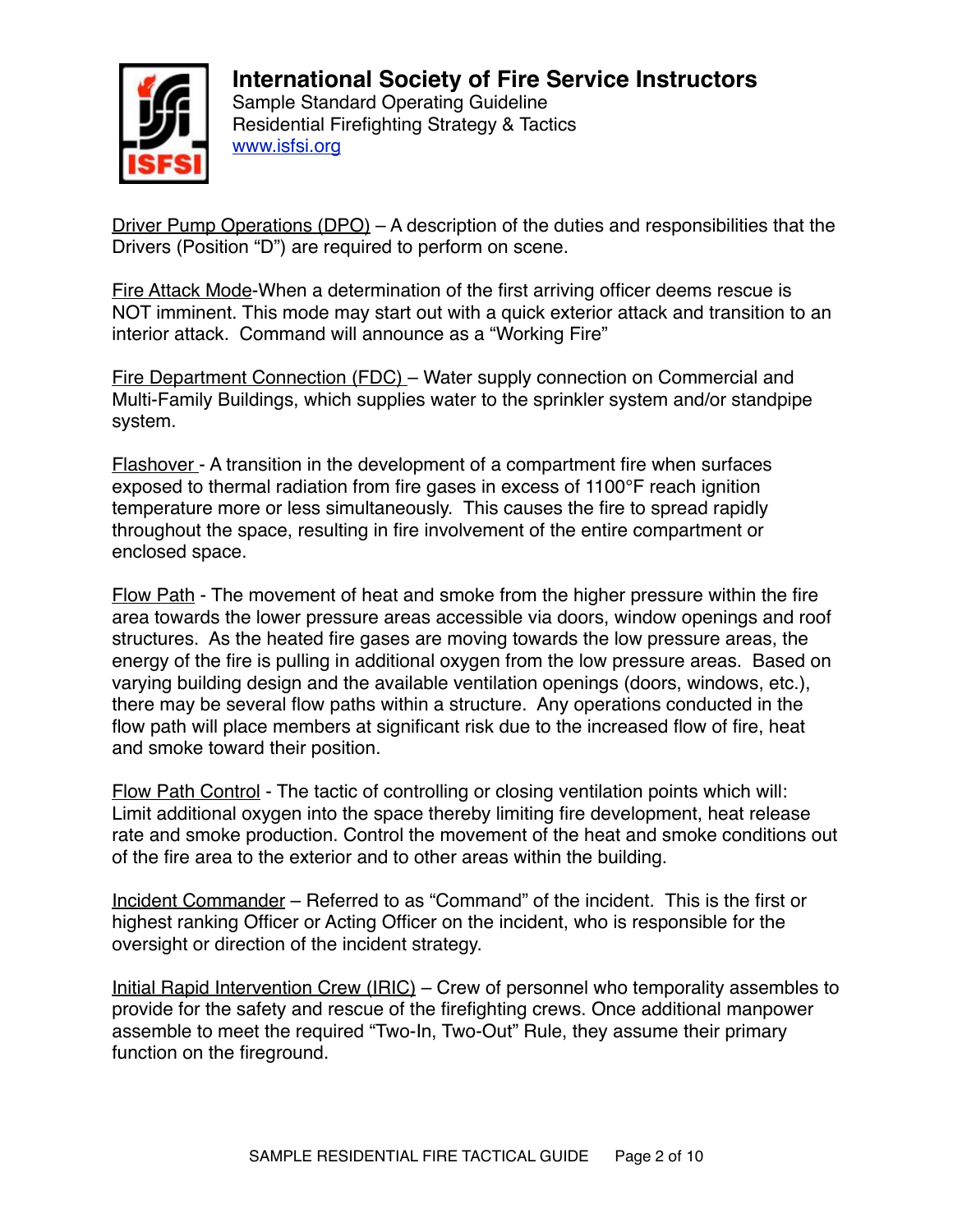

Investigative Mode - Command option where the first-in unit investigates and other apparatus stage. This is when there is NO visible or apparent emergency upon arrival. Example: Responding for a fire alarm with nothing showing upon arrival.

On-Deck – The movement from one position to another. This is used as a description when personnel move from the Rapid Intervention Crew (RIC) to interior Fire Attack/ Search Crews etc.

Operations (Forward Ops.) – Assigned Officer who provides tactical direction to personnel engaged in firefighting and rescue operations. This person can be located close to or in the building where the incident is taking place.

Manpower Pool – Group of personnel assembled away from the incident, which are prepared and teamed for incident operations.

 $Mayday - A standard three-word distances call to indicate that a firefighter, emergency$ medical technician, or team is in immediate danger and requires assistance.

Medical Rehab Group – Group of personnel who are assigned to monitoring, documentation and possible care of personnel who have been engaged in firefighting operations.

Personal Accountability Report (PAR) – A system utilized by the Incident Commander (IC) via the radio and accountability System, to verify the status of personnel at an incident.

Primary Hydrant/Water Source – Hydrant or water source closest to the incident.

Quick Response Vehicle (QRV) - ALS provider who responds to emergencies in a car.

Rapid Intervention Crew (RIC) – Crew of personnel solely dedicated to the safety and rescue of the firefighting crews.

Rescue Mode - Command option where critical life safety situations are present. Command will announce as a "Working Fire". This mode will be declared when there is entrapment of occupants or firefighters. This should be considered on non-fire related emergencies. (structural collapse, confined space, trench collapse) The Rescue Mode ends when the occupants or firefighters have been removed or the determination for rescue is NOT possible.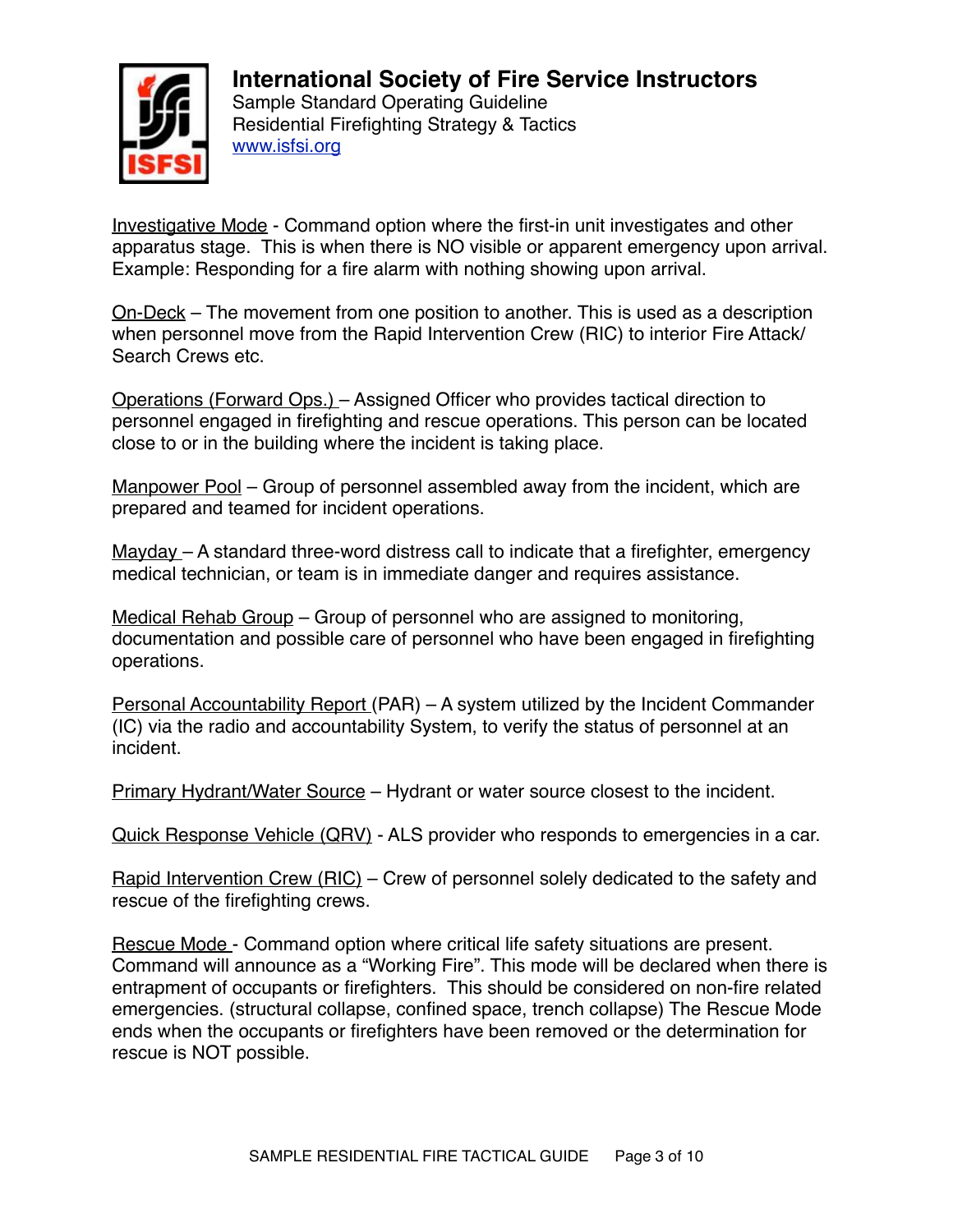

Rural Water Supply - A water supply system established where a distribution system is not present. Mostly found in the rural parts of the locality where apparatus is required to shuttle water to the incident.

Safety Officer – Assigned Officer responsible for the overall safety of the incident operation.

Secondary Hydrant/Water Source – Hydrant or water source near the incident, but from another direction that is separate from the primary hydrant or water source.

S.L.I.C.E.R.S.– Slice is a Fire Attack Mode tactic used to reduce temperatures inside a building prior to entry by firefighting personnel for extinguishment or rescue.

Truck Operations – Support Operations that are assigned to Truck Companies that provide assistance in firefighting and rescue operations.

VENT-ENTER-ISOLATE-SEARCH (V.E.I.S.) –is the approved tactic when entering a structure through an opening (door or window) to search an area for the location of the fire or to locate possible victims. The priority upon entering the area via a window is to close the door to that room or area in order to isolate that area being searched from the fire area. When entering a fire area via a doorway entrance, the door needs to be controlled until the fire area is further isolated or a charged hoseline is advancing on the fire. By isolating the area, we are controlling the flow path of the fire, heat and smoke towards the ventilation point as well as controlling the air flow from the ventilation point towards the fire area.

## **INCIDENT SIZE UP**

It is critical that the company officer communicate a concise size up of every situation. This information sets the tone for the incident and prompts the dispatcher to ensure the appropriate resources are allocated based on the incident type.

The initial radio report should include the follow:

- Unit Number
- Conditions (Verify situation or declare a "working incident" and specify the type See Table 1)
- Building construction type
- Establish Command
- Declare operational mode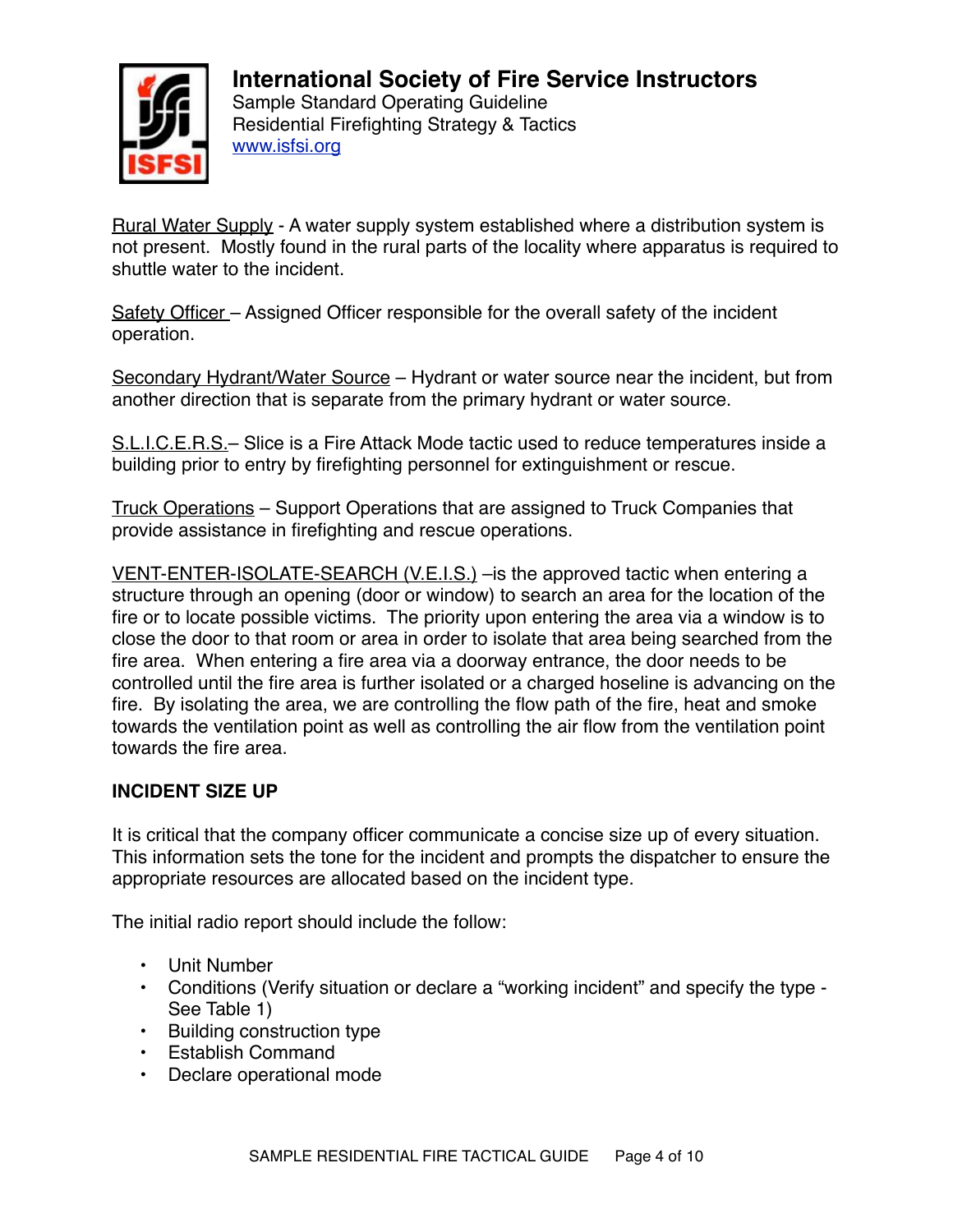

Sample Standard Operating Guideline Residential Firefighting Strategy & Tactics [www.isfsi.org](http://www.isfsi.org)

| <b>Situation Type</b>           | <b>Description</b>                                                                                                                                                                |
|---------------------------------|-----------------------------------------------------------------------------------------------------------------------------------------------------------------------------------|
| <b>High Life Hazard</b>         | Any location that poses multiple life threats due to<br>difficulty exiting or lack of mobility of the<br>inhabitants:<br>(Churches, Hospitals, Hotels, Nursing Homes,<br>Schools) |
| Multi-Family (High Life Hazard) | A building that can or does contain a large<br>number of people. An apartment complex is an<br>example, as long as people can easily exit.                                        |
| <b>High Rise</b>                | A building where total evacuation is not practical,<br>ground based operation is not possible or when<br>resources are stretched beyond the capacity of<br>one jurisdiction.      |
| <b>Commercial Structure</b>     | A structure in which the primary purpose is to<br>conduct activities of business, industry, or trade.                                                                             |
| <b>Residential Fire</b>         | A building occupied by a single family.                                                                                                                                           |
| Hazmat                          | An incident involving a gas, liquid or solid that, in<br>any quantity, poses a threat to life, health and<br>property.                                                            |

(Table 1: Situation Types)

*Requesting Additional Resources:*

Ensure conditions reported to the dispatcher are accurate so that the correct units can be dispatched.

The incident commander can either request specific units as needed or request a second alarm. A second alarm doubles the resources currently assigned to the appropriate situation type.

Example of an escalating incident:

Engine 1 is dispatched for a *residential fire alarm*

Engine 1 arrives with a working house fire. Engine 1 transmits, "Engine 1 is on the scene of a working residential fire in a 1 story wood frame dwelling. Engine 1 is establishing "Any Street Command" and operating in Fire Attack Mode.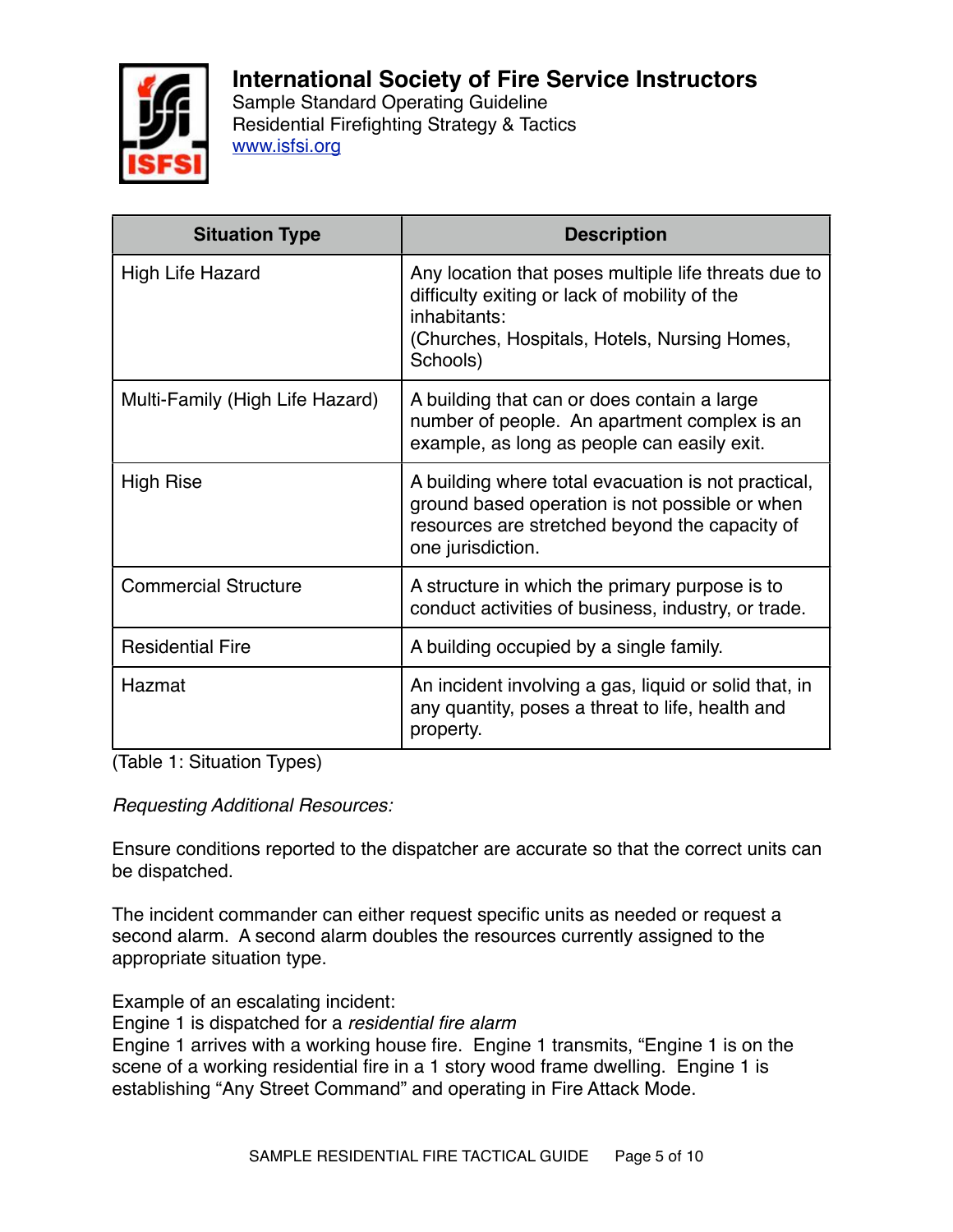

Sample Standard Operating Guideline Residential Firefighting Strategy & Tactics [www.isfsi.org](http://www.isfsi.org)

The dispatcher will "reclassify" the call from fire alarm to *working residential fire* and automatically dispatch the appropriate resources for that call type.

# **INCIDENT PRIORITIES**

The following priorities will guide decision making during the incident:

- Life Safety
- Incident Stabilization
- Property Conservation

When operating at structure fires, the following tactical goals apply:

# **Structural Fire Tactical Goals** S.L.I.C.E.R.S.

# **Sequential Actions**

**Size Up Locate the Fire Identify and Control Flow Path Cool the Space from Safest Location Extinguish the Fire** 

# **Actions of Opportunity**

**Rescue Salvage** 

(Table 2: SLICERS Acronym)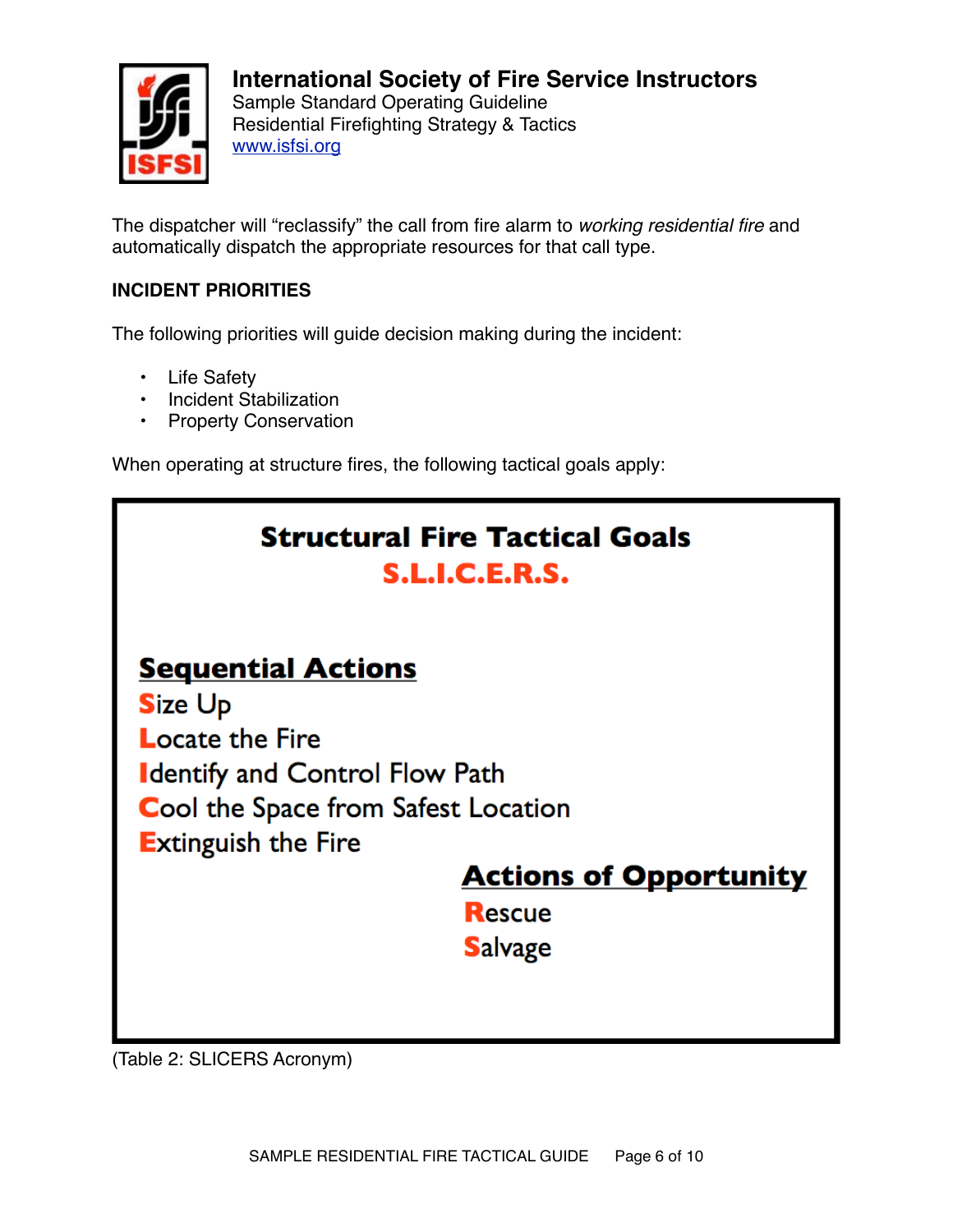

Sample Standard Operating Guideline Residential Firefighting Strategy & Tactics [www.isfsi.org](http://www.isfsi.org)

## **SEQUENTIAL ACTIONS: To take place in order:**

### Size Up

Size-up must occur at every fire, and as a result of the size-up, the resources available and situational conditions; weather, fire location, size, structure, construction etc. A tactical plan for that fire must be developed, communicated and implemented. First arriving officers/incident commanders are responsible for obtaining a 360 degree view of the structure involved. Where impractical because of building size or obstructions, the incident commander should delegate other arriving units to view parts of the structure unseen by the incident commander.

## *Radio Benchmarks*

- ➡ *Initial Radio Report*
- ➡ *Declare Operational Mode (Rescue Mode, Fire Attack Mode, Defensive Mode, Investigative Mode)*

### Locate the Fire

The location and extent of the fire in the building must be determined. Officers should use all means available to make this determination. Thermal Imagers should be booted prior to arrival and at the ready for the initial 360 degree lap of the structure. The location of the fire and current conditions will dictate the best location to attack the fire.

#### Identify the Flow Path

The incident commander should identify the presence and/or location of the flow path. Effort should be taken to control ventilation and the flow path to protect potential building occupants and limit fire growth. If a flow path is visible, consider closing doors and windows to limit air flow. When closing doors and windows, firefighters should be aware of any potential rescues readily accessible via doors/windows.

#### Cool the Space from the Safest Location

Given information obtained during the size up, locating the fire and identifying the flow path, the incident commander will determine if high heat conditions exist inside the structure. When high conditions are present, the incident commander will determine the safest and most direct way to apply water to the superheated space, or directly on the fire when available. The primary goal in this step is to reduce the thermal threat to firefighters and potential occupants as soon as reasonably possible.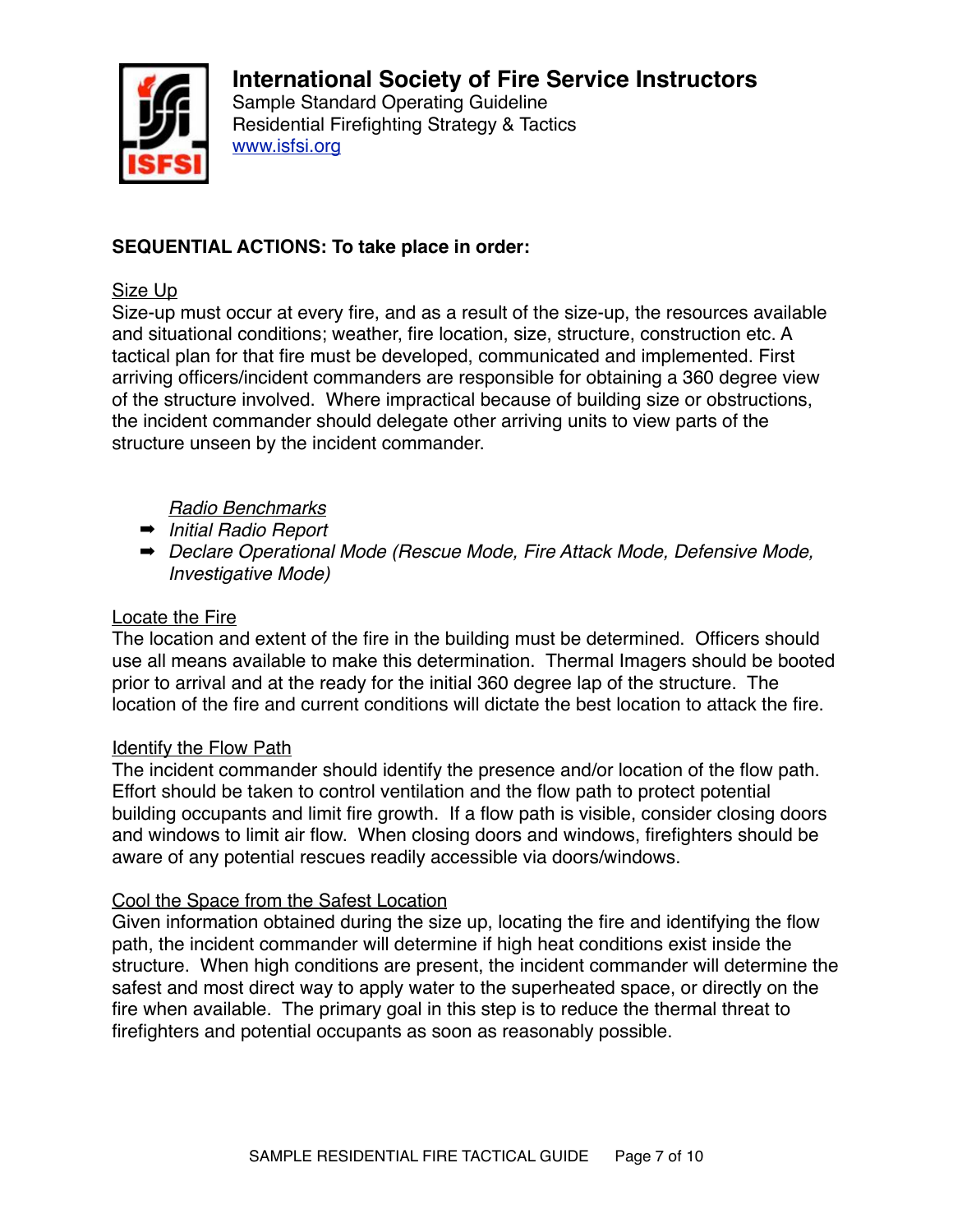![](_page_7_Picture_0.jpeg)

Sample Standard Operating Guideline Residential Firefighting Strategy & Tactics [www.isfsi.org](http://www.isfsi.org)

*Radio Benchmarks*

- ➡ *Fire has been "Reset" (State location)*
- ➡ *Communicate method of continued operations*

# Extinguish the Fire

Once the thermal threats have been controlled, the fire should be extinguished in the most direct manner possible. The incident commander should recognized the potential for the thermal threat to return and should move to extinguish the fire quickly. The incident commander should ensure the proper initial rescue crews (IRIC) are in place for interior fire attack operations.

*Radio Benchmarks*

➡ *"Water on the Fire," when water is applied to seat of fire*

# **ACTIONS OF OPPORTUNITY: May occur at any time**

## Rescue

The incident commander should consider the potential for rescues at all times. Firefighters should be prepared to remove occupants. It should be reinforced that often the best action the fire department can take is to suppress the fire. The incident commander and fireground officers must make a rapid and informed choice on the priority and sequence of suppression activities verses occupant removal. As life safety is the highest tactical priority, rescue shall always take precedence. The incident commander must determine the best course of action to ensure the best outcome for occupants based on the conditions at that time.

## **Salvage**

Firefighters should use compartmentalization to control fire spread and smoke whenever possible.

# Special Note on Ventilation:

Fire departments should manage, and control the openings to the structure to limit fire growth and spread and to control the flow path of inlet air and fire gases during tactical operations. All ventilation must be coordinated with suppression activities. Uncontrolled ventilation allows additional oxygen into the structure which may result in a rapid increase in the size and hazard of the fire due to increased heat release rates.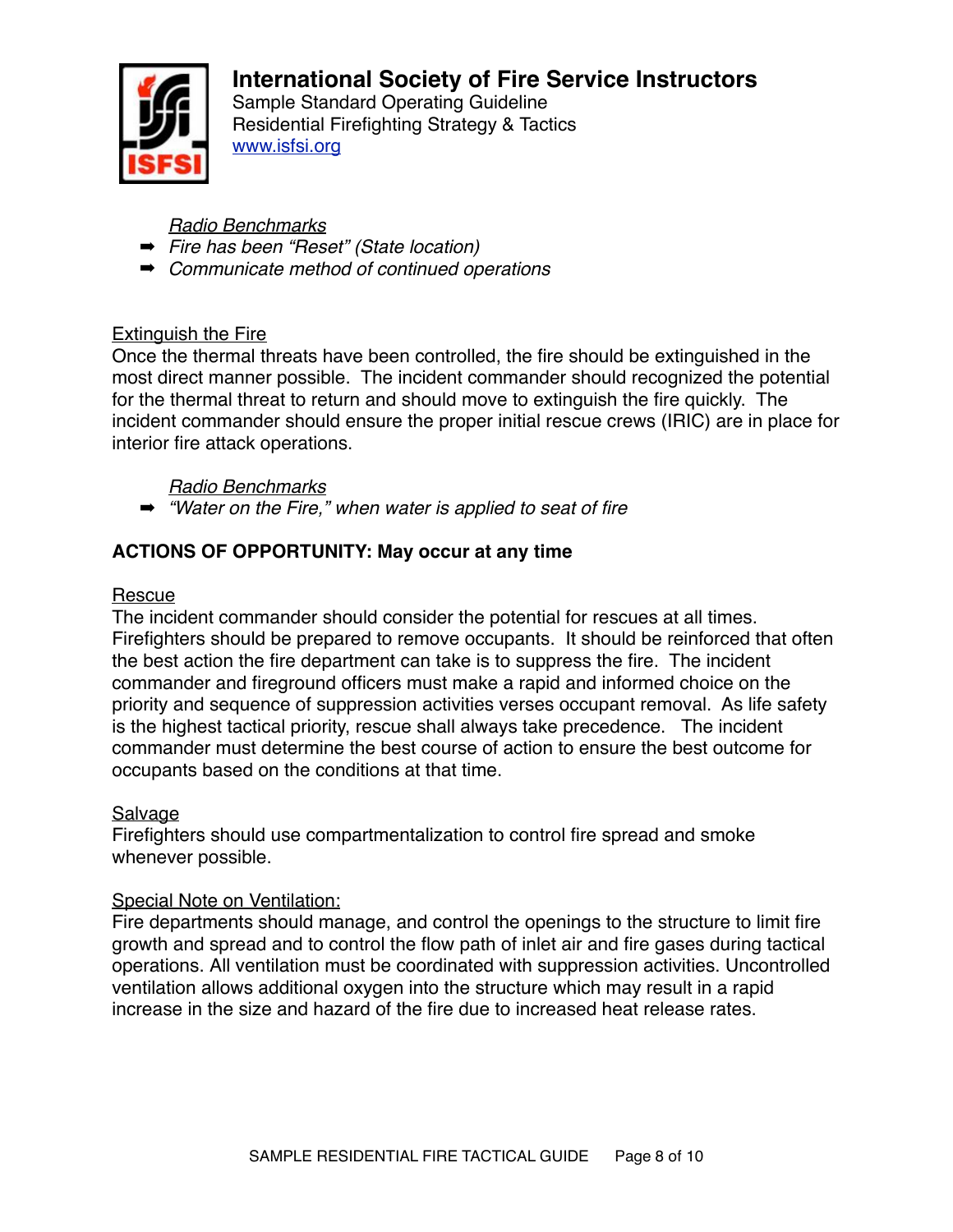![](_page_8_Picture_0.jpeg)

Sample Standard Operating Guideline Residential Firefighting Strategy & Tactics [www.isfsi.org](http://www.isfsi.org)

## **Residential Assignment**

Dispatch Assignment

(3) Engines, (1) Truck, (1) Heavy Squad, (1) Medic Unit/Ambulance, (1) QRV, (1) Battalion Chief and Air Utility

## First Engine

- Position Engine past structure or stop short to leave room for 1st Truck.
- Establish command, give initial size up, identify and initiate water supply (Rural Water Shuttle if necessary) and state operational mode.
- Complete lap around building.
- Responsibilities: Rescue Mode-Rescue of occupants. Fire Attack Mode-Initiate SLICERS. DPO operations. Pull 2 attack lines. Defensive Mode-No entry.

#### Second Engine

- Position apparatus at primary hydrant (when available) and secure water. In rural water settings, pick up the 1st Engine's supply line and prepare for rural water operations.
- Ensure continuous water to 1st Engine. If 1st engine can get its own water, support the FDC.
- Responsibilities: Establish Initial Rapid Intervention Crew (IRIC) when no rescue is evident. In rescue and fire attack mode, initiate 2nd attack line and support initial attack. DPO/Water Supply Operations. If no Truck Company, prepare for Initial Search.

#### Third Engine

- Position apparatus at secondary hydrant (At or near front), when available to establish secondary water source.
- Lay-in and supply water for 1st Truck Operations.
- If rural water, deliver water to 2nd engine and drop crew. Apparatus to help setup dump site for rural water operation.
- Responsibilities: Establish On-Deck Rapid Intervention Crew. Initiate a handline dedicated for RIC use only. DPO/Water Supply Operations.

## First Truck

- Position apparatus at or near front.
- Ladder roof unless advised otherwise by command.
- Prepare for immediate V.E.I.S. when appropriate.
- Responsibilities: Prepare for forcible entry, search, salvage and overhaul.
- Coordinate with command for access for compartment cooling, place ground ladders for escape, control utilities.